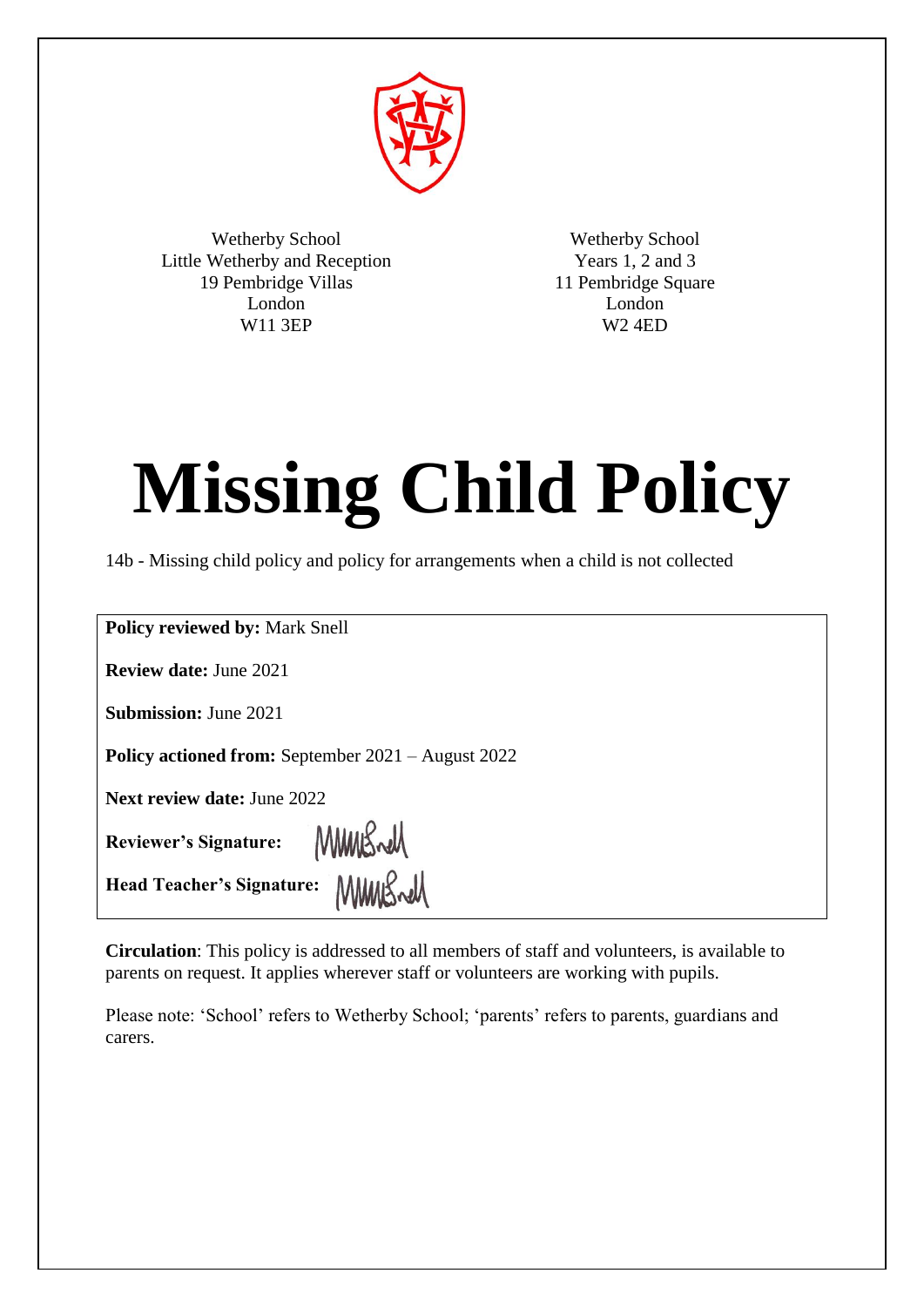

# **Wetherby School**

# **Missing Child Policy**

This policy applies to all children in the school including those in the EYFS.

## **Lost Child Procedure (in School)**

#### **Children must be supervised at all times**

The primary principle laid down in the Children Act – **the welfare of the child is paramount**  – must be kept in mind at all times

**All registers must be completed before the start of each session.** Morning registration takes place at 8.55, before Assembly or Period 1. Afternoon registration takes place directly after lunch.

In the unlikely event of a child going missing the procedure is:

- Stay calm and instigate a search of the immediate area in particular areas such as toilets, cupboards and other areas of a size capable of hiding a child
- Check the doors, gates and CCTV records for signs of entry/exit
- If the child cannot be located then the Headmaster, Deputy Head and Assistant Head (Pastoral) must be informed that a child is missing. For EYFS children at 19 Pembridge Villas the Heads of Reception must also be informed. If they are all off site then the person who is acting on their behalf must be informed
- The senior member of staff present arranges for all the other children to be satisfactorily supervised
- Management are to check premises thoroughly, including classrooms, playground, storage areas and streets directly outside the school
- Enquiries to be made through other adults within the school and nearby vicinity
- One or more members of staff to be delegated to check local roads
- If the child is still missing after 10 minutes then the following procedure must be followed:
	- a) Parents must be contacted at this stage by the Headmaster or most senior member of staff available
	- b) Inform the Police on the number held in the office who will advise on next stage
	- c) Inform Alpha Plus of planned action
	- d) Re-check all venues
	- e) Check by phone and/or mobiles all adults first staff and then parents who have recently left the premises
	- f) A complete account of the incident must be recorded in the Incident File
	- g) Staff should not speak to anyone who has no need to know or who might be a member of the media, and under no circumstances should the name of the child be divulged to any such person
	- h) Legal liability should not be discussed with or admitted to anyone

### **IF A CHILD HAS BEEN REMOVED FROM THE SCHOOL BY AN UNAUTHORISED PERSON CONTACT THE BOY'S PARENTS AND THE POLICE IMMEDIATELY**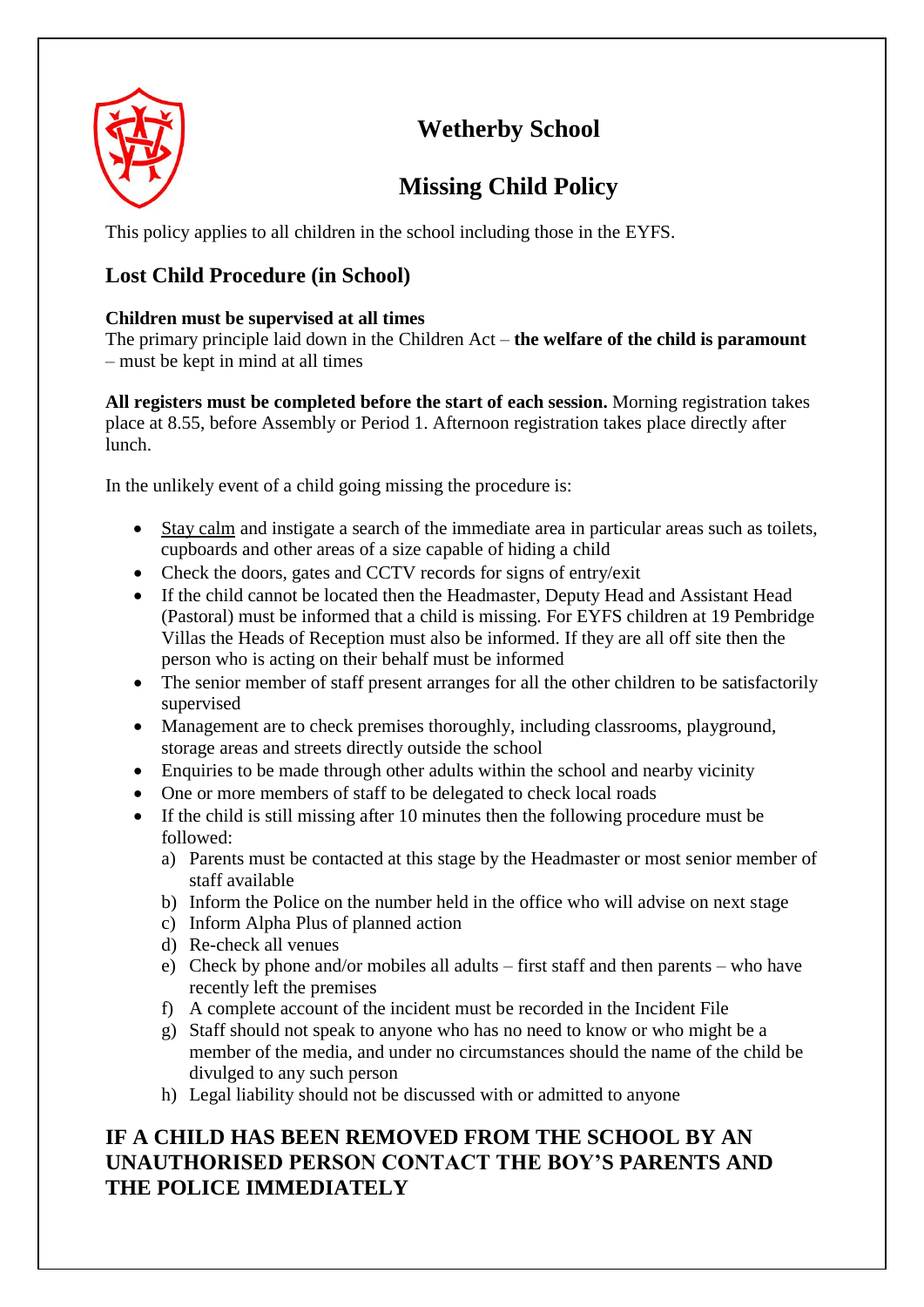#### **Lost Child Procedure (Outside School)**

#### **To ensure safety on School Trips the following measures must be taken**

- All children have to have a trip consent form before being allowed on a trip. These are collated by the Assistant Head (Wellbeing and Co-Curricular) and are kept in the school offices at 11 Pembridge Square and at 19 Pembridge Villas
- Contact details for parents/carers to be taken on the trip so that they can be contacted in an emergency. The group leader will have a copy of these and will ensure class teachers have them as well
- On trips away, children will be divided into groups. The arrangement of the groups will be decided by the nature of the trip
- Each adult in charge of a group will have details of which children they are responsible for
- The children will be given details of the adult who is responsible for them, including their name
- All children will be told to stay with the adult and not to stray or go anywhere unaccompanied. If they need the loo they must ask and be taken with the group by a member of staff
- The children will be given wristbands with the setting's name and contact number on them
- The children will be told what to do if they become separated from the group. This will depend on the nature of the trip being taken but in general it will involve telling the children to:

i) Stay where they are as someone will come back to look for them ii) Look around to see if they can see the group or another group from the school iii) Not go with anyone (unless they are a safe adult such as a police officer, venue staff) even if they tell them they know where to find the teacher or adult they were with

A regular headcount will be taken of the group

#### **In the unlikely event, when taking a headcount, a child appears to be missing the procedure is**

- Stay calm and ensure the visit leader is aware of the situation
- The group will stay still and keep together. Two adults will stay with the group and a minimum of two adults will immediately start searching for the missing child
- If the child is still missing after five minutes the staff on site will be informed, Wetherby School will be contacted and the Police will be called
- The visit leader will be prepared to give the following information:
	- 1. The visit leader's name
	- 2. What has happened
	- 3. Name, age and address of the child
	- 4. Time of the incident
	- 5. Any special medical or learning needs
- Wetherby School will contact the parent/carer of the missing child to inform them of what has happened and the steps that are being taken to find their child. They will also inform Alpha Plus (020 7487 6004 – John Withers) and Adrian Langan (07810 820 312).